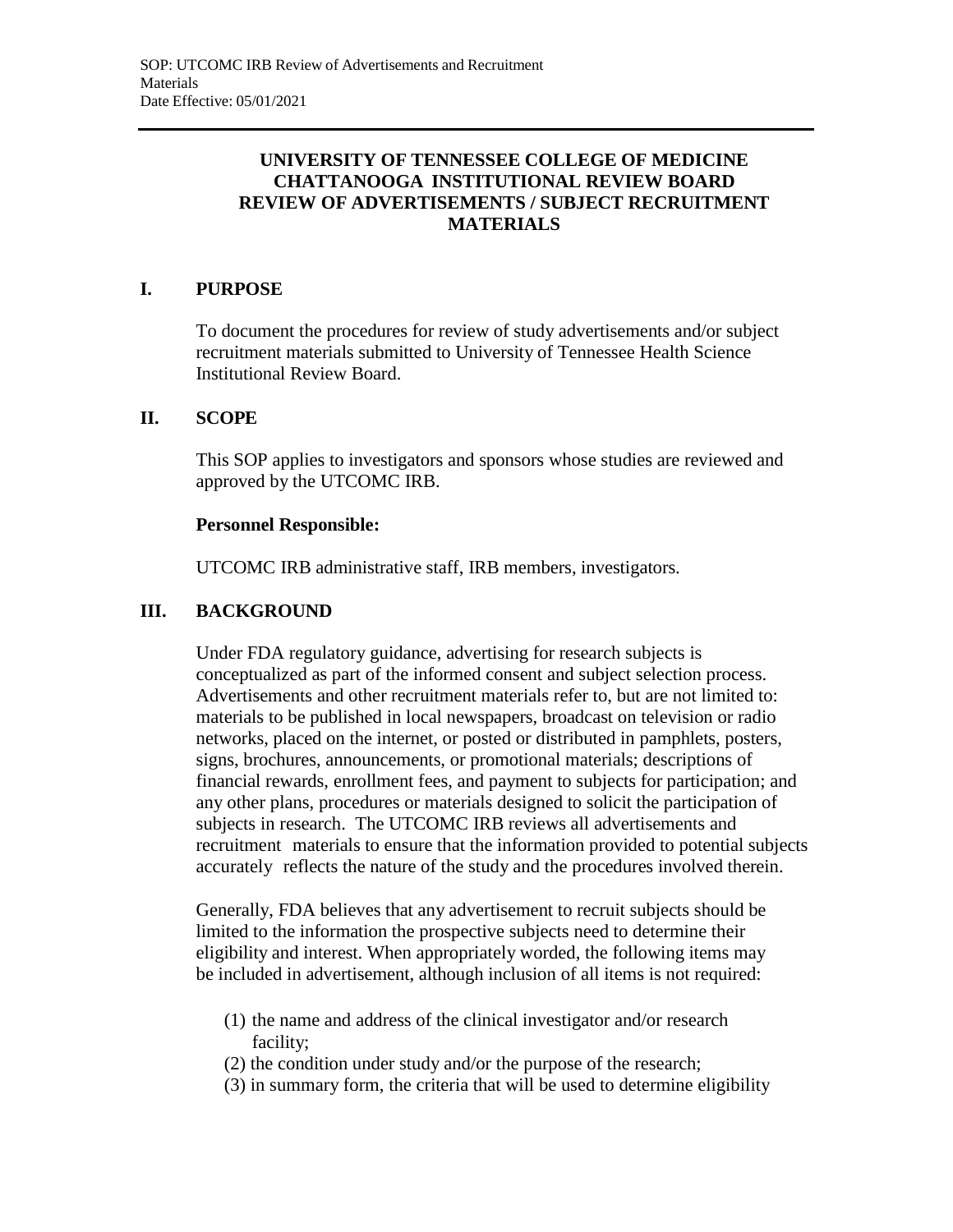for the study;

- (4) a brief list of participation benefits, if any (e.g., a no-cost health examination);
- (5) the time or other commitment required of the subjects; and
- (6) the location of the research and the person or office to contact for further information.

FDA guidance on advertising and recruitment materials specifies that no claims should be made, either explicitly or implicitly, that the drug, biologic or device is safe or effective for the purposes under investigation, or that the test article is known to be equivalent or superior to any other drug, biologic or device. Such representation would not only be misleading to subjects, but would also be a violation of the Agency's regulations concerning the promotion of investigational drugs [21 CFR 312.7(a)] and of investigational devices [21 CFR 812.7(d)].

In addition, advertising for recruitment into investigational drug, biologic or device studies should not use terms such as "new treatment," "new medication" or "new drug" without explaining that the test article is investigational. A phrase such as "receive new treatments" may cause study subjects to believe they will be receiving newly improved products of proven worth.

Finally, advertisements should not promise "free medical treatment," when the intent is only to say subjects will not be charged for taking part in the investigation. Advertisements may state that subjects will be paid, but should not emphasize the payment or the amount to be paid, by such means as larger or bold type.

### **In accordance with:**

Recruiting Study Subjects – Information Sheet Guidance for Institutional Review Boards and Clinical Investigators <http://www.fda.gov/RegulatoryInformation/Guidances/ucm126428.htm>

### *Compliance with this policy also requires compliance with state or local laws or regulations which provide additional protections for human subjects.*

## **IV. PROCEDURES**

1. Requests for advertisements, solicitations, and/or recruitment materials must be submitted to and approved by the IRB prior to use. Such materials may be submitted at the time of initial review with the Form G Request for Advertisement via IRBNet. When an investigator decides at a later date to advertise for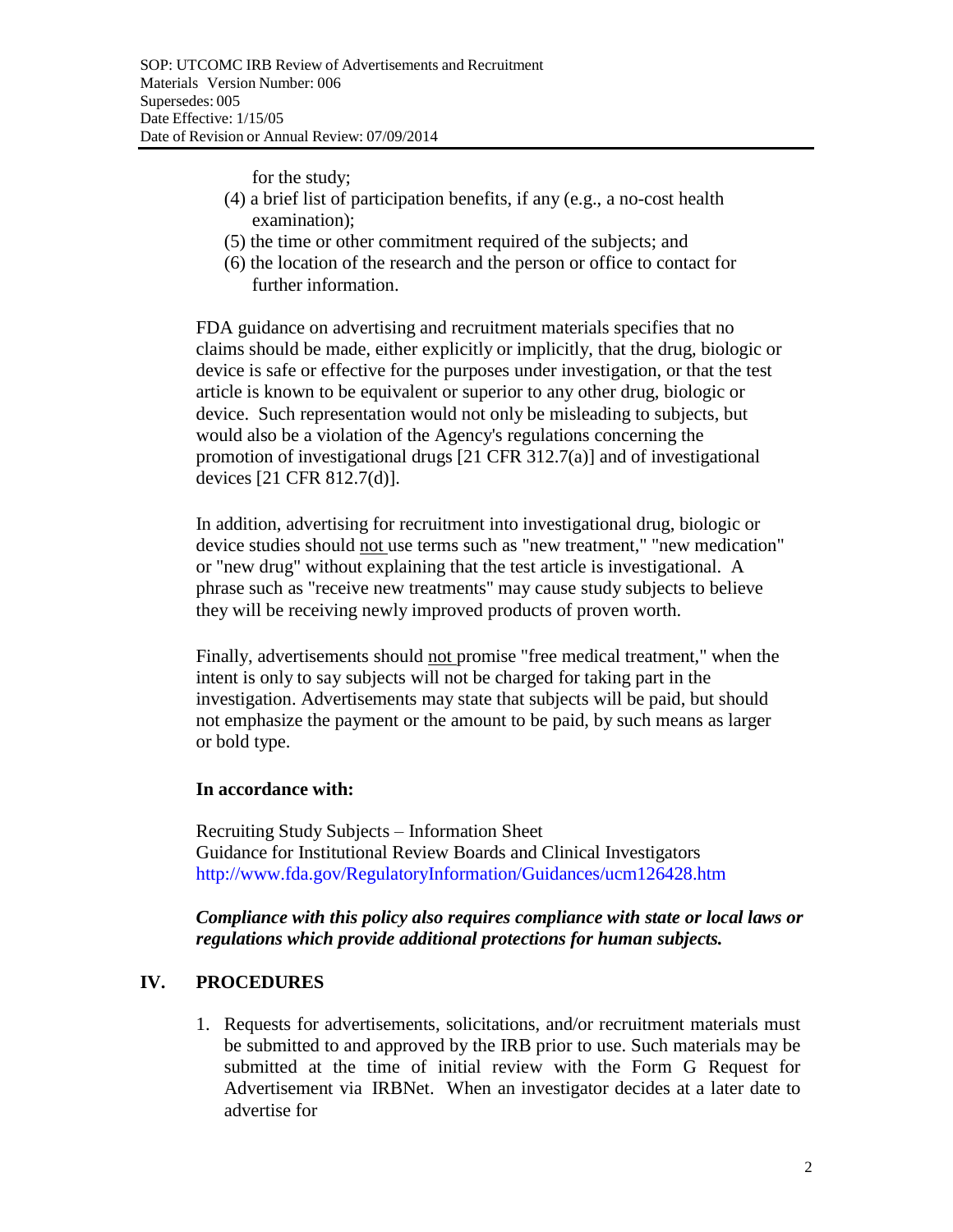subjects, a Form 6: Advertising/Recruitment Materials must be submitted for IRB review via IRBNet.

- 2. The **content** of advertisements, solicitations, and/or recruitment materials must observe the following guidelines:
	- a. No claims should be made, either explicitly or implicitly, that the drug, biologic or device is safe or effective for the purposes under investigation, or that the test article is known to be equivalent or superior to any other drug, biologic or device.
	- b. Advertising for recruitment into investigational drug, biologic or device studies should not use terms such as "new treatment," "new medication" or "new drug" without explaining that the test article is investigational. A phrase such as "receive new treatments" leads study subjects to believe they will be receiving newly improved products of proven worth.
	- c. Advertisements should not promise "free medical treatment," when the intent is only to say subjects will not be charged for taking part in the investigation. Advertisements may state that subjects will be paid, but should not emphasize the payment or the amount to be paid, by such means as larger or bold type.
	- d. When appropriately worded, the following items may be included in advertisements. It should be noted, however, that the FDA does not require the inclusion of all of the listed items.
		- i. the name and address of the clinical investigator and/or research facility;
		- ii. the condition under study and/or the purpose of the research;
		- iii. in summary form, the criteria that will be used to determine eligibility for the study;
		- iv. a brief list of participation benefits, if any (e.g., a no-cost health examination);
		- v. the time or other commitment required of the subjects; and
		- vi. the location of the research and the person or office to contact for further information.
	- e. Advertisements should not state, suggest or imply that all subjects will receive treatment for their condition if the study involves a placebocontrol group.
- 3. **Receptionist Scripts** The first contact prospective study subjects make is often with a receptionist who follows a script to determine basic eligibility for a specific study. In some cases personal and sensitive information is gathered about the prospective subject. If appropriate to the study, the investigator should explain in the IRB submission:
	- a. what will happen to the personal information if the caller ends the interview or simply hangs up;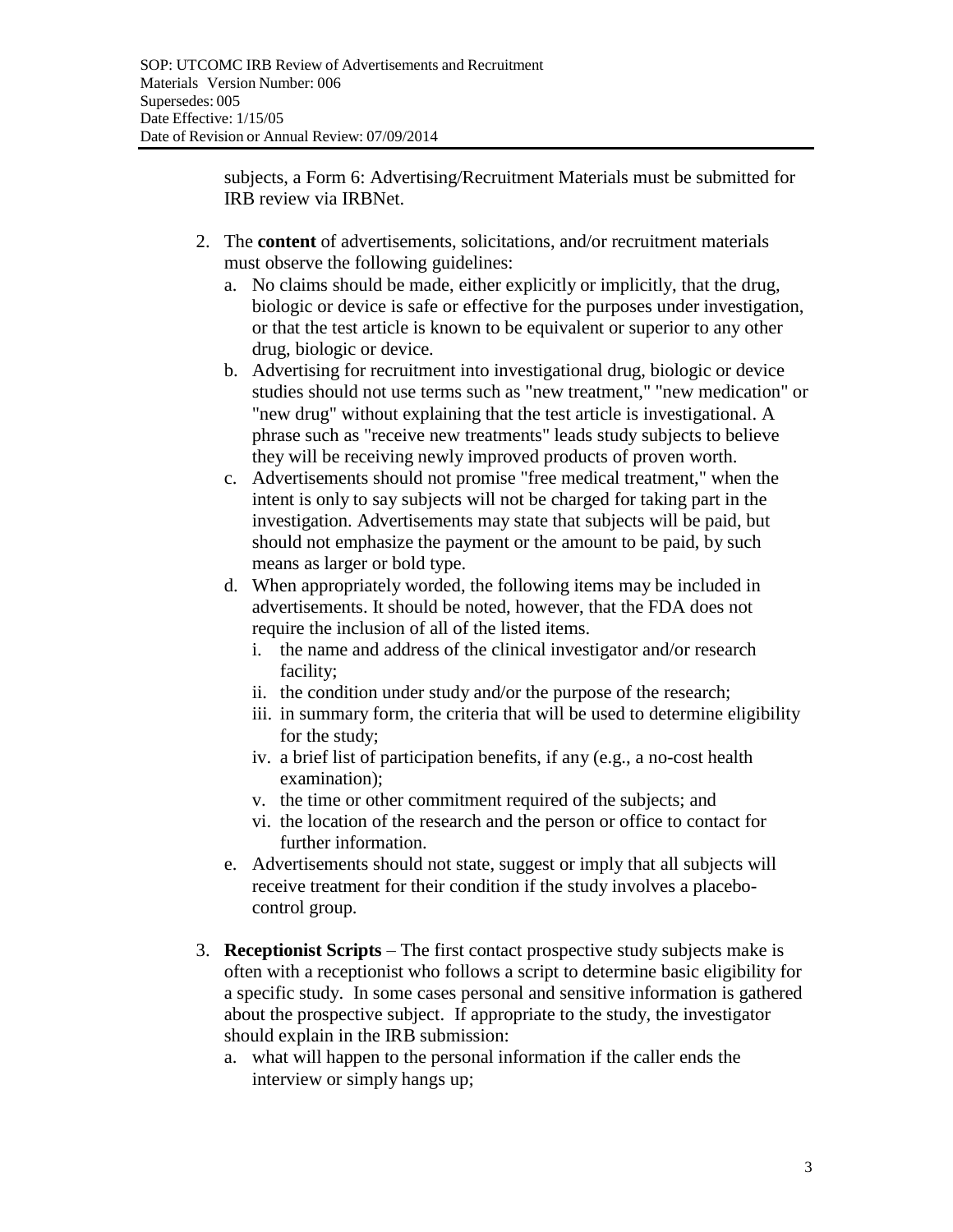- b. whether data will be gathered by a marketing company, and if so, whether names, etc. are sold;
- c. whether names of non-eligible subjects will be maintained in case they would qualify for another study; or
- d. whether paper copies of records are shredded or are readable copies put out as trash.
- 4. For **print advertisements**, a copy of the planned printed materials must be submitted in its planned format along with a written plan of utilization, explanation of the type of media to be used and how monetary rewards are to be administered in order for the board to review the layout of the advertisements well as the content.
- 5. For **large multi-site studies**, the sponsor may provide a package of recruitment material to the sites for submission to the IRB for review and approval.
- 6. **Radio**, **video**, **audio-taped**, **television**, **internet-based** and **mobile-based** recruitment materials must also be submitted for IRB review and approval.
- 7. IRB review and approval of **listings of clinical trials** on the internet is not required when the system format limits the information provided to basic trial information, such as:
	- a. title;
	- b. purpose of the study;
	- c. protocol summary;
	- d. basic eligibility criteria;
	- e. study site location(s); and
	- f. how to contact the site for further information.

Examples of clinical trial listing services that do not require prospective IRB approval include the National Cancer Institute's cancer clinical trial listing (PDQ) and the government-sponsored AIDS Clinical Trials Information Service (ACTIS).

8. Advertisements included with the initial review of the Form 1: Initial Application will be reviewed with the initial study submission. The IRB will notify the investigator of any revisions required in writing before approval can be granted. Approved advertisements will be marked with a stamp indicating IRB approval. Note that the stamp can only be placed at the bottom of the document in the center; therefore, you will need to leave adequate space for the stamp in that area.